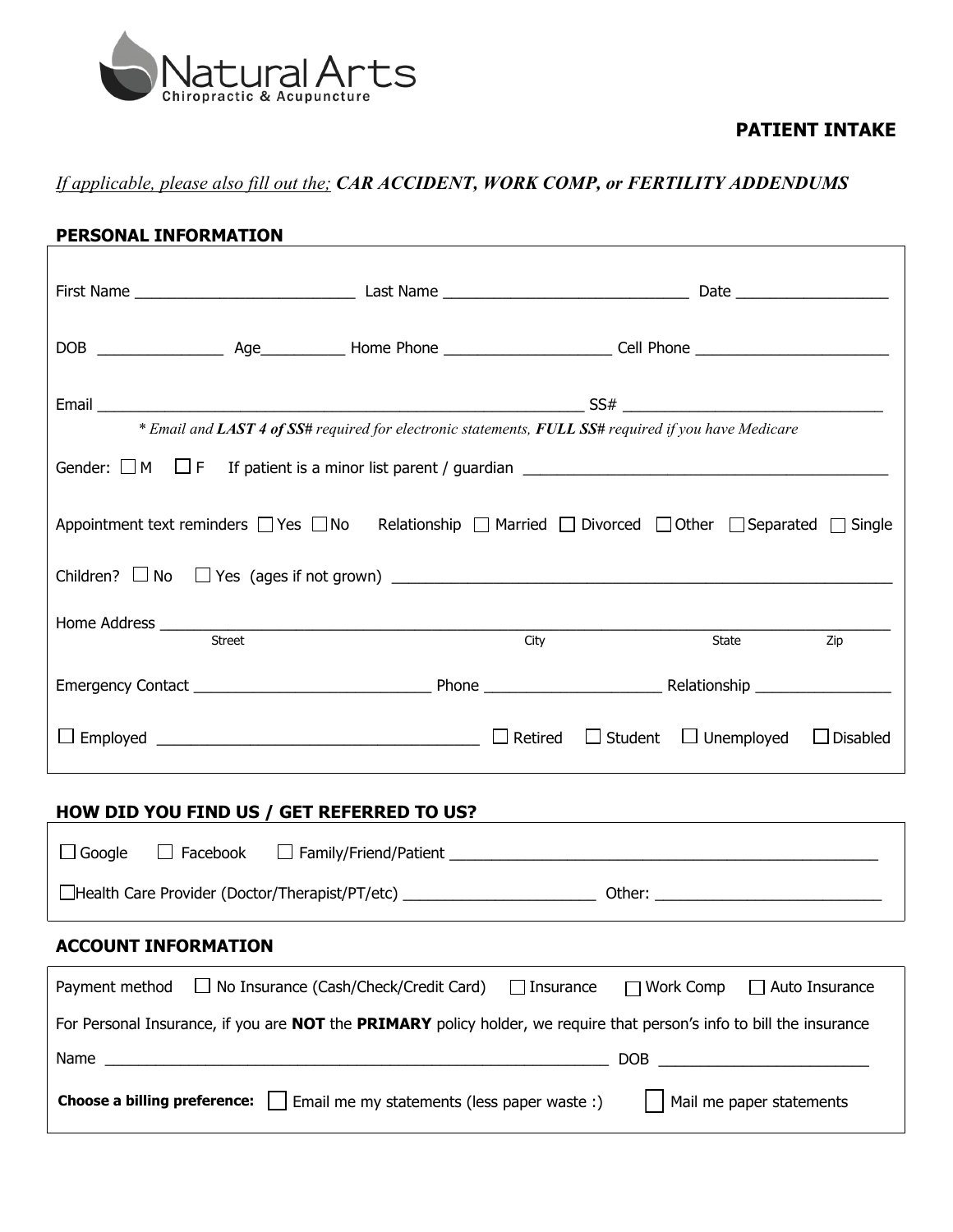## **ALERTS / NOTES**

| <b>IMPORTANT:</b> Do you have a pacemaker or defibrillator? $\Box$ Yes<br>l INo |  |
|---------------------------------------------------------------------------------|--|

# **VITALS / SOCIAL**

|           | Height <b>Exercise Service Service</b> | Most recent Blood Pressure                                                                                |
|-----------|----------------------------------------|-----------------------------------------------------------------------------------------------------------|
| Tobacco:  |                                        | None $\Box$ Former $\Box$ 1-2 cigarettes / day $\Box$ Up to 1 pack / day $\Box$ More than 1-2 packs / day |
| Alcohol:  |                                        | $\Box$ None $\Box$ Former $\Box$ 1-2 / day $\Box$ Light / Social $\Box$ Binge                             |
| Activity: |                                        | $\Box$ None $\Box$ Light $\Box$ Moderate $\Box$ Vigorous                                                  |
| Diet:     |                                        | $\Box$ Poor $\Box$ Average $\Box$ Above Avg $\Box$ Very good $\Box$ Excellent                             |
|           |                                        | Water/Day: $\Box$ 1-2 cups $\Box$ 3-4 cups $\Box$ 5-6 cups $\Box$ 7-8 cups +                              |

٦

### **MEDICAL HISTORY**

| Medications $\Box$ see list $\Box$ |  |  |  |
|------------------------------------|--|--|--|
|                                    |  |  |  |
|                                    |  |  |  |
|                                    |  |  |  |
|                                    |  |  |  |
|                                    |  |  |  |
|                                    |  |  |  |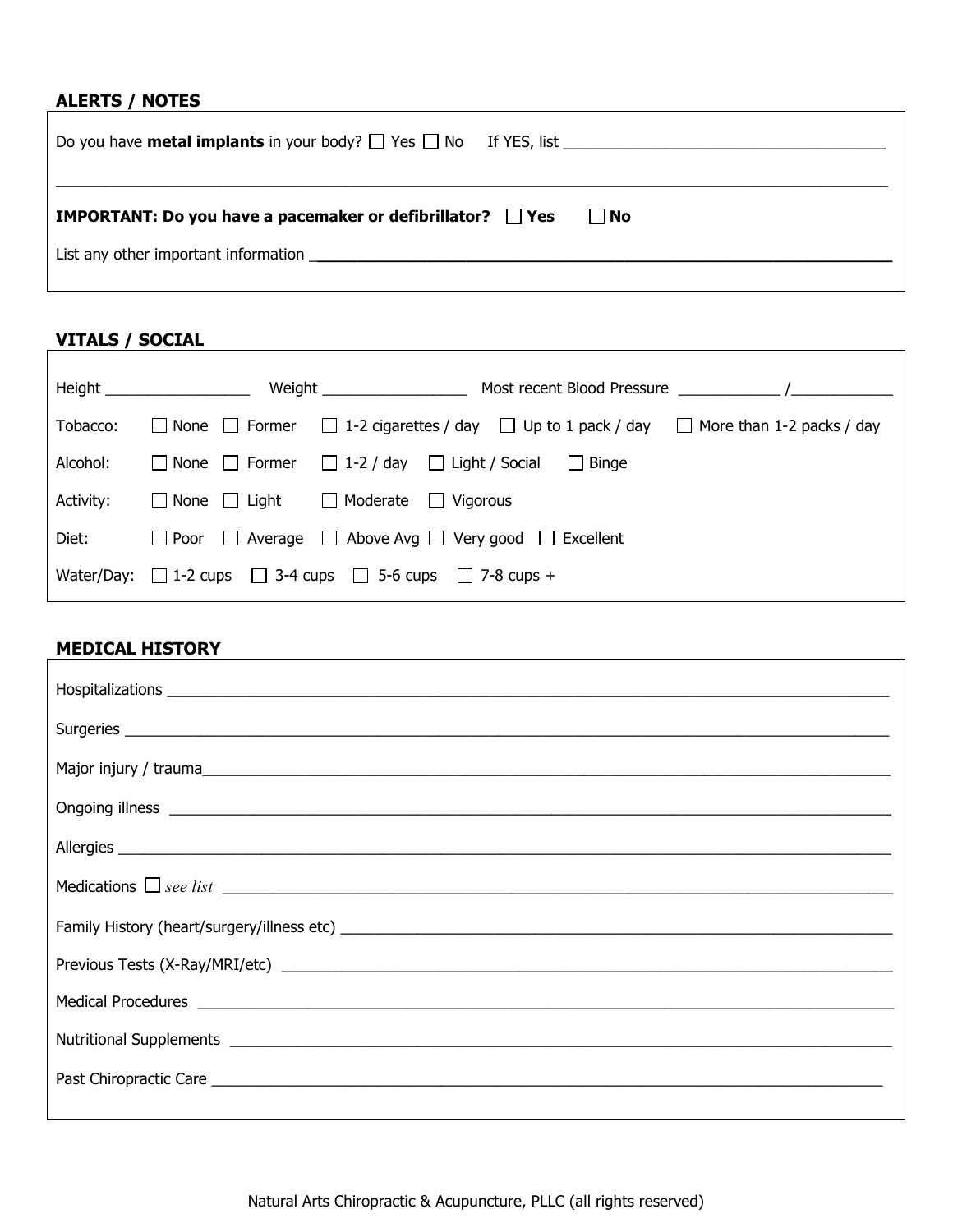| <b>General</b>                      | <b>HEENT</b>                | Skin / Hair                       | <b>Cardiovascular</b>       |
|-------------------------------------|-----------------------------|-----------------------------------|-----------------------------|
| Weakness                            | Headaches / Migraines       | Skin trouble or rashes            | Chest pain or tightness     |
| Recurring fever                     | Eye or vision problems      | Flushing                          | <b>Heart attack</b>         |
| Recent weight loss or gain          | Eyeglasses or contacts      | Excessive acne                    | Shortness of breath         |
| <b>Dizziness</b>                    | Nose bleeds                 | Eczema                            | Palpitations                |
| Fevers                              | Eye surgery                 | Psoriasis                         | Swelling of feet or hands   |
| Chills                              | Cataracts                   | Skin cancer                       | High blood pressure         |
| Other:                              | Glaucoma                    | Skin pigmentation issues          | High cholesterol / trigcly. |
| <b>Respiratory</b>                  | Sore throat                 | Change in hair or nails           | Heart murmur                |
| Persistent cough                    | Hoarseness                  | Blood in stools                   | <b>Blood clots</b>          |
| Spitting up blood                   | Swollen glands              | Easy bruising                     | Pacemaker                   |
| Asthma or wheezing                  | Nose congestion / sinuses   | Gum bleeding                      | Mitral valve prolapse       |
| Shortness of breath                 | Ear or hearing problems     | Other:                            | Congenital heart defects    |
| Exercise intolerance                | Dental problems             |                                   | Rheumatic fever             |
| Sleep apnea                         | Gum problems                | <b>Neurological</b>               | Leg pain upon walking       |
| Emphysema                           | TMJ                         | Frequent headaches                | Varicose veins              |
| Tuberculosis                        | Post nasal drip             | Migraines                         | <b>Dizziness</b>            |
| Pneumonia                           | Others:                     | <b>Dizziness</b>                  | <b>Excessive bruising</b>   |
| Hay fever                           |                             | Fainting                          | Coronary artery disease     |
| Other:                              | Gastrointestinal            | Memory loss                       | Other:                      |
|                                     | Loss of appetite            | Poor balance                      |                             |
| <b>Blood / Lymph</b>                | Nausea or vomiting          | Fainting spells                   | <b>Musculoskeletal</b>      |
| ⊿ Anemia                            | Diarrhea                    | Numbness or tingling              | <b>Arthritis</b>            |
| Hemophilia / Bleeding               | Constipation                | Pins and needles                  | Joint pain or swelling      |
| <b>Bruising</b>                     | Abdominal pain              | Epilepsy or seizures              | Neck pain                   |
| <b>Blood clots</b>                  | Stomach ulcer               | <b>Stroke</b>                     | Back pain                   |
| Past transfusions                   | Bloating / cramping         | Tremors                           | Trauma                      |
| Leukemia                            | Heartburn                   | Head injury                       | Osteoporosis                |
| Lymphoma                            | Hemorrhoids                 | Anxiety or panic                  | Scoliosis                   |
| HIV/ AIDS                           | <b>Hepatitis</b>            | Depression                        | Cramping                    |
| Sickle cell                         | Cirrhosis                   | Sleeping issues                   | Fractures                   |
| Other:                              | Colitis                     | Weak muscles                      | Implants, plates, screws    |
|                                     | Constipation                | Loss of smell or taste            | Hip disorders               |
| <b>Urinary</b>                      | Difficulty swallowing       | Temporary loss of vision          | Knee injuries               |
| Painful / frequent urination        | Jaundice                    | Difficulty concentrating          | Foot / ankle pain           |
| Incontinence                        | Liver disease               | Other:                            | Shoulder problems           |
| $\Box$ Hesitancy                    | Gallbladder problems        |                                   | Elbow / wrist pain          |
| Urgency                             | Pancreatitis                | <b>Psychiatric</b><br>Alzheimer's | Gout                        |
| Blood in urine                      | Change in bowel habits      |                                   | Disc bulge / herniation     |
| Kidney stones                       | Black or bloody stools      | Insomnia                          | Other:                      |
| Urinary infections                  | Colon cancer / colon polyps | Difficulty concentrating          |                             |
| Genital / bladder                   | Food sensitivities          | Memory loss / confusion           | <b>Endocrine</b>            |
| complaints                          | <b>IBS</b>                  | Depression                        | <b>Diabetes</b>             |
| Other:                              | Crohn's                     | Anxiety                           | <b>Excessive sweating</b>   |
|                                     | Gastric reflux              | Agitation / irritability          | Heat intolerant             |
| <b>Female</b><br>Painful sex        | Colitis                     | Suicidal thoughts                 | Cold intolerant             |
|                                     | Other:                      | Chemical dependency               | Weight loss                 |
| Vaginal discharge                   |                             | Sex abuse victim                  | Weight gain                 |
| Breast pain or lumps<br>Hot flashes | <b>Allergies</b>            | Other:                            | Frequent urination          |
|                                     | Seasonal                    |                                   | Excessive thirst            |
| Menstrual irregularity              | Food                        |                                   | Hair changes                |
| Loss of libido                      | Medicine                    |                                   | Hyperthyroidism             |
| Menopause                           | Others:                     |                                   | Cushing's syndrome          |
| <b>STD</b>                          |                             |                                   | Other                       |